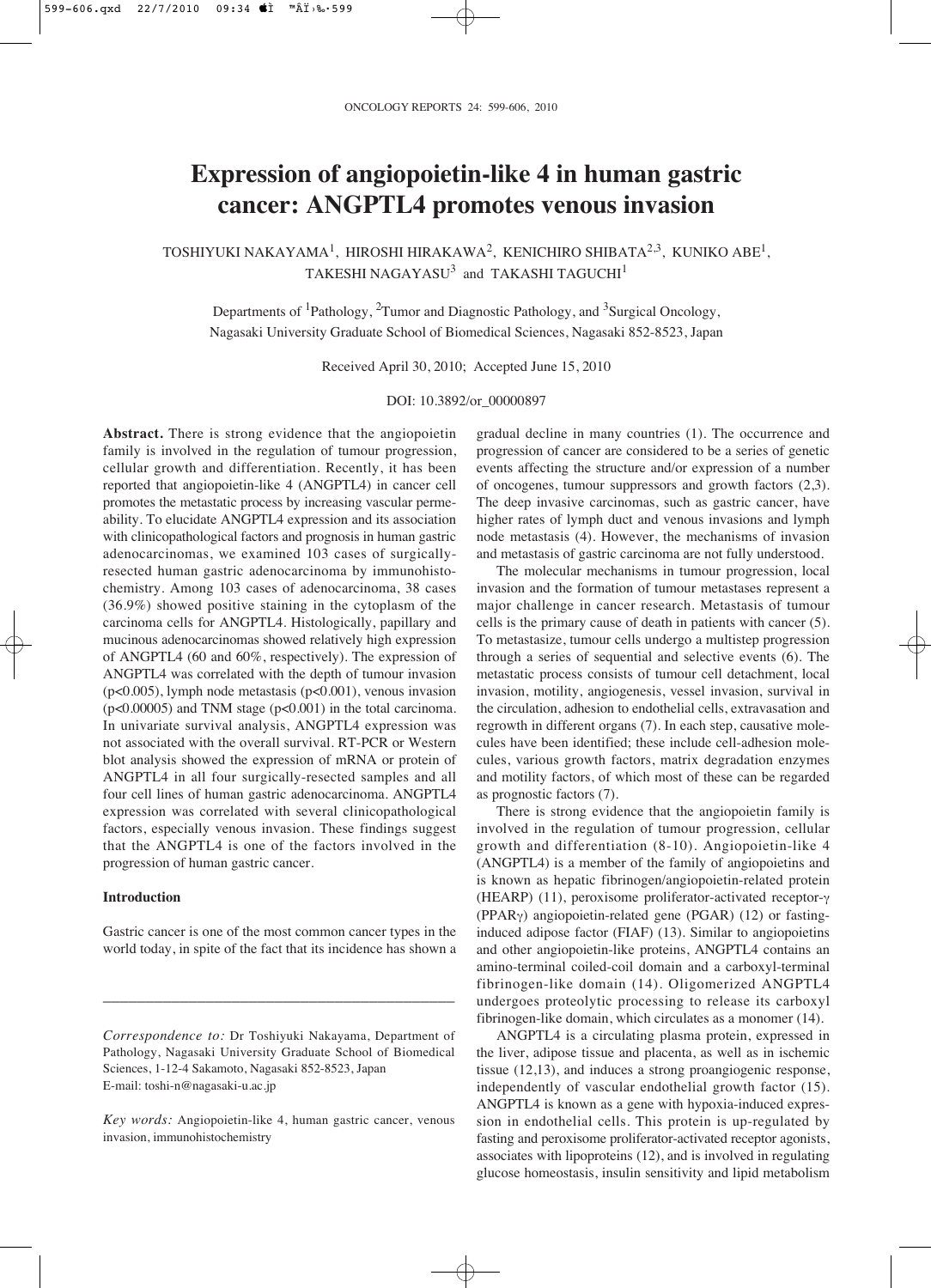through its capacity to inhibit lipoprotein lipase (12,16-18). However, the role of ANGPTL4 is not clarified in cancer biology, although the role of ANGPTL4 has been well characterized in ischemic conditions and lipid metabolism.

Recently, it has been reported that the induction of ANGPTL4 by TGF-ß primes breast cancer for lung metastasis (19). Tumour cell-derived ANGPTL4 disrupts vascular endothelial cell-cell junctions, increases the permeability of lung capillaries, and facilitates the trans-endothelial passage of cancer cells. Secretion of ANGPTL4 enables tumour cells to extravasate into other tissue and to seed micrometastases. However, it has been also reported that ANGPTL4 prevents the metastatic process by inhibiting vascular activity as well as tumour cell motility and invasiveness (20,21). The effects of ANGPTL4 in experimental systems are still unclear in tumour biology.

The objective of the present study is to evaluate the role of ANGPTL4 in the progression and differentiation of human gastric carcinoma, especially with regard to migration to vasculature and distant metastasis to other organs.

### **Materials and methods**

*Patients*. We studied 103 primary human gastric adenocarcinomas: 22 mucosal carcinomas (pTis), 33 submucosal infiltrative carcinomas (pT1), 11 carcinomas invading proprial muscle layers (pT2), 15 carcinomas penetrating serosa (pT3) and 22 carcinomas invading adjacent structures (pT4). All tumour specimens were obtained from patients operated at Nagasaki University Hospital between 1998 and 2007. Each tumour was assigned a histological type according to the Japanese Classification of Gastric Carcinoma by the Japanese Research Society for Gastric Cancer (22), based on World Health Organization classification (23) and a depth grading of infiltration according to the International Union Against Cancer (UICC), TNM Classification of Malignant Tumors (24). The study had ethical approval from the Local Research Ethics Committee. The study was conducted in accordance with the Helsinki Declaration. Histologically, of the 103 primary human gastric adenocarcinomas, 5 were papillary adenocarcinomas (pap), 20 were tubular adenocarcinomas of the well-differentiated type (tub/wel), 33 were tubular adenocarcinomas of the moderately differentiated type (tub/mod), 13 were poorly differentiated adenocarcinomas of the solid type (por/solid), 11 were poorly differentiated adenocarcinomas of the non-solid type (por/non-solid), 16 were signetring cell carcinomas (sig) and 5 were mucinous adenocarcinomas (muc).

We used 10 adenomas as benign lesions with moderate dysplasia resected by endoscopic mucosal resection (EMR). Fifteen specimens of normal gastric mucosal tissue were evaluated as normal controls. The desmoplastic stromal reaction was graded according to the extent of the stromal area involved. It was defined as 'slight' (when the fibrous stromal area was <25% of the whole tumour), 'moderate' (between 25 and 75%) and 'extensive' (when it exceeded 75% of the whole tumour) based on the overall pattern (25). The examination was performed on routine slides to identify lymphatic and venous invasion. In addition to hematoxylin and eosin staining, we also used elastic Van Gieson staining

and immunohistochemical staining for CD34 and D2-40 in all cases. Each parameter was defined as 'present' when invasion was identified with certainty, but defined as 'absent' when it was either not observed at all or not observed with certainty (26,27). Lymph node metastasis was defined as 'present' only when histologically proven. Diagnosis was established by two independent pathologists (T. Nakayama and T. Taguchi), and cases of questionable diagnosis were omitted from the study.

Among the 103 patients, 57 were used for the follow-up study. In 103 cases, 46 cases were deleted for survival analysis (22 cases of pTis that did not show any invasion to stroma. Three cases died within 7 days after surgery. Twenty-one cases had no data on follow-up). Forty-four patients remained disease-free for a median follow-up period of 1301 days, ranging from 150 to 3318 days. In total, 13 patients suffered from local recurrence (7 patients) or distant metastasis (6 patients) after the operation.

*Immunohistochemistry*. Formalin-fixed and paraffin-embedded tissues were cut into  $4 \mu$ m sections, deparaffinized in xylene, and rehydrated in phosphate-buffered saline. Deparaffinized sections were preincubated with normal rabbit serum to prevent non-specific binding, and then incubated overnight at 4˚C with an optimal dilution (0.1  $\mu$ g/ml) of a primary polyclonal goat antibody against human ANGPTL4 (R&D Systems, Inc., Minneapolis, MA). The slides were sequentially incubated with a biotinylated rabbit anti-goat immunoglobulin antibody and the reaction products were viewed using diaminobenzidine (DAB; Dako Ltd., Glostrup, Denmark) and hematoxylin staining as counter staining. Primary antibody preabsorbed with excess recombinant ANGPTL4 peptides (R&D Systems, Inc.) was used as negative controls. Human liver tissue served as the internal positive control for ANGPTL4 immunostaining (12). Analysis of the immunohistochemical staining was performed independently by two investigators (T. Nakayama and T. Taguchi). ANGPTL4 expression was classified into two categories depending on the percentage of cells stained: -, 0- 10% positive cells; +, >10% positive tumour cells.

*Cell culture*. MKN-1, MKN-28, NUGC-3 and SCH cell lines derived from human gastric cancer, were obtained from the Human Health Resources Bank (Osaka, Japan) (28). All cell lines were maintained in RPMI-1640 (Invitrogen Corp., Carlsbad, CA) supplemented with heat-inactivated 10% fetal calf serum (Invitrogen Corp.) and 2 mM glutamine (Invitrogen Corp.), and incubated at 37˚C in a humidified atmosphere containing  $5\%$  CO<sub>2</sub>.

*Reverse transcriptase-polymerase chain reaction (RT-PCR)*. Total RNA was prepared from four human gastric cancer tissues and the human gastric carcinoma cell lines MKN-1, MKN-28, NUGC-3 and SCH (28) using the acid guanidine phenol method (29). Cellular RNA (1  $\mu$ g) was incubated at 37°C for 1 h in 50  $\mu$ l of reverse transcriptase buffer containing 20 units of RNAsin (Promega Corp., Madison, WI), 100 pmol of random hexamer primers (Boehringer Mannheim, Mannheim, Germany) and 400 units of Moloney murine leukemic virus reverse transcriptase (Invitrogen Corp.). Reverse transcription was terminated by heating at 95˚C for 10 min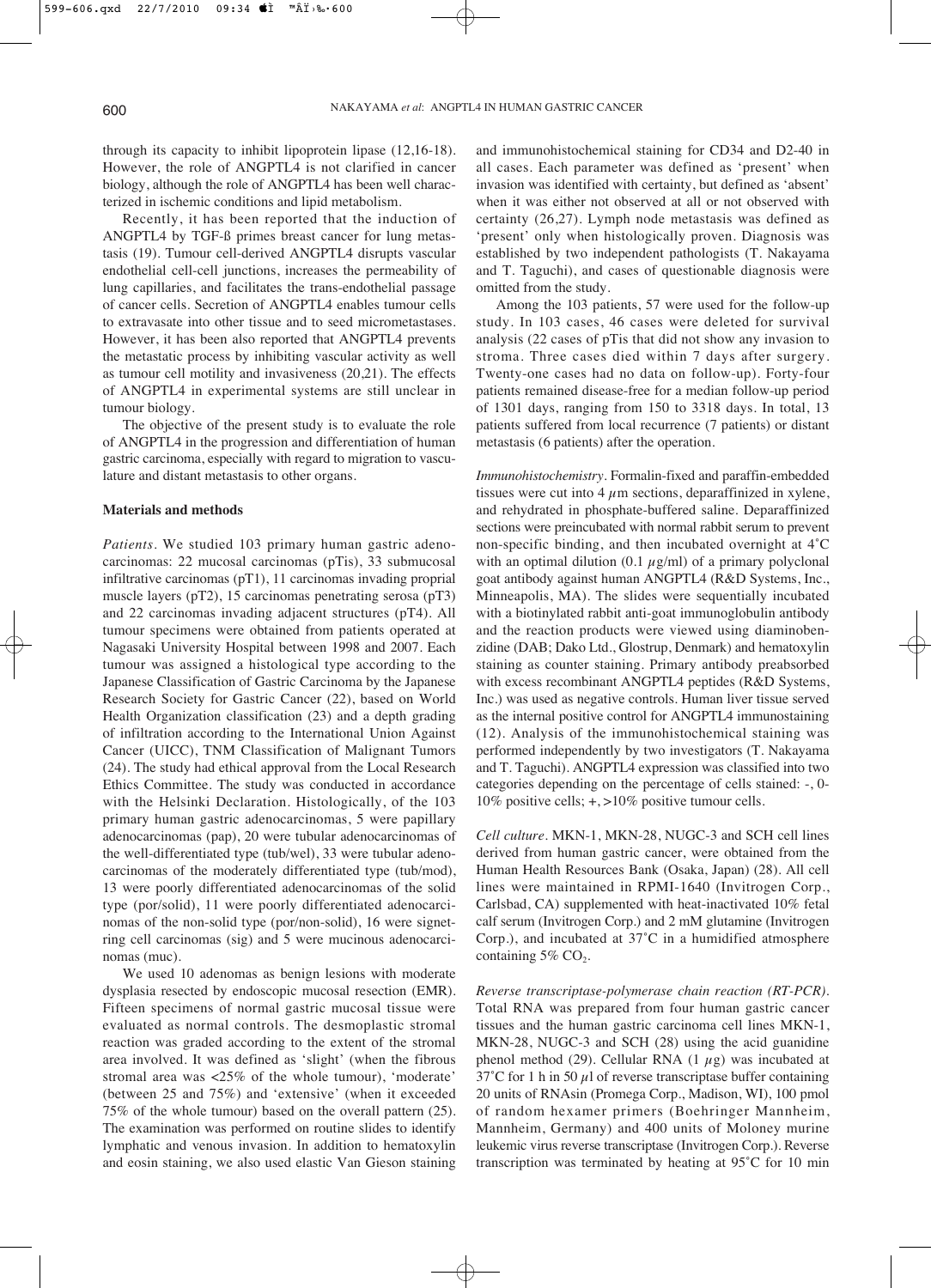and 20% of the resultant cDNA was removed for PCR. PCR samples were incubated with 50 pmol of each primer and 2.5 units of TaqDNA polymerase. The human ANGPTL4 PCR primers were 5'-GGCGAGTTCTGGCTGGGTCT-3' (sense) and 5'-TGGCCGTTGAGGTTGGAATG-3' (antisense). The human ß-actin PCR primers were 5'-TCCTCC CTGGAGAAGACTA-3' (sense) and 5'-AGTACTTGCGC TCAGGAGGA-3' (antisense). The ANGPTL4 and ß-actin primers were predicted to amplify 329 and 313 bp DNA fragments, respectively. Both primer pairs were chosen to span introns of their respective human genes. Samples were subjected to 30 cycles of PCR amplification using a thermocycler. Each cycle included denaturation at 94˚C for 1 min, annealing at 60˚C for 1 min and primer extension at 72˚C for 1.5 min. An aliquot of each amplification mixture was subjected to electrophoresis on a 1.5% agarose gel and DNA was visualized by ethidium bromide staining.

*Western blot analysis*. Western blot analysis was performed on human gastric cancer tissues and cell lines. The tissues obtained at surgery were frozen immediately after tissue sampling. The tissues and the cells were then suspended in RIPA buffer (50 mM Tris, 150 mM NaCl, 1% NP-40, 1% sodium deoxycholate and 0.05% SDS, pH 7.4), broken into pieces on ice, and subjected to three freeze-thaw cycles. The insoluble tissue debris was removed by centrifugation at 14000 x g at 0˚C for 10 min. The cell pellets were lysed in lysis RIPA buffer containing 50 mM Tris, 150 mM NaCl, 1% NP-40 and 0.25% sodium deoxycholate. The cells were then cleared by centrifugation at 14000 x g at 0˚C for 10 min and sample buffer was added. The supernatant was collected and the protein concentration was quantified using a protein assay reagent (Bio-Rad Laboratory, Hercules, CA). After boiling, the proteins  $(20 \mu g)$  were separated by polyacrylamide gel electrophoresis (PAGE) under denaturing and reducing conditions, and transferred to a Hybond ECL Nitrocellulose Membrane (Amersham Pharmacia Biotech, Arlington Height, IL). The membranes were rinsed in TBS, blocked with 5% low-fat dried milk in TBS containing 0.1% Tween-20 (TBS-T), and then incubated for 6 h at room temperature with a 1:500 dilution of the anti-human ANGPTL4 antibody (R&D Systems, Inc.). The anti-human ß-actin antibody (Santa Cruz Biotechnology, Inc., Santa Cruz, CA) was used as an indicator for the amount of loading proteins. After extensive washing with TBS-T, the membranes were incubated for 1 h with a 1:1000 dilution of the horseradish-peroxidase-conjugated donkey anti-rabbit immunoglobulin G (Santa Cruz Biotechnology, Inc.) in TBS-T containing 3% low-fat dried milk. The membranes were washed and developed with a horseradish peroxidase chemiluminescence detection reagent (ECL Plus System, Amersham Pharmacia Biotech) and then exposed to Hyperfilm ECL (Amersham Pharmacia Biotech).

*Statistical analysis*. The Stat View II Program (Abacus Concepts, Inc., Berkeley, CA) was used for statistical analyses. Analyses comparing the expression of ANGPTL4 were performed by the  $\chi^2$  test for independence or Fisher's exact probability test, the Mann-Whitney's U test. Survival durations were calculated using the Kaplan-Meier method. A log-rank test was used to calculate the significance of dif-



Figure 1. Immunohistochemical staining for ANGPTL4 in human gastric tissue. ANGPTL4 is expressed in cytoplasm of the chief cells of fundic gland (A) and neural cell of myenteric plexus (B). Human liver tissue is shown as positive control for immunostaining (C). [Magnification: x20 (A), x100 (B), x100 (C)].

ferences in the survival analysis. A probability level of <0.05 was considered to indicate a significant difference.

### **Results**

*The expression of ANGPTL4 in normal gastric tissue detected by immunohistochemical staining*. In normal gastric tissue, ANGPTL4 was expressed in the chief cells of fundic gland and was not expressed in the cells of pyloric gland, the surface lining cells with mucin production, nor the mucosa with intestinal metaplasia (Fig. 1A). Further, ANGPTL4 was also expressed faintly in neural cells in submucosal and myenteric plexus (Fig. 1B). Human liver tissue served as the internal positive control for ANGPTL4 immunostaining (Fig. 1C).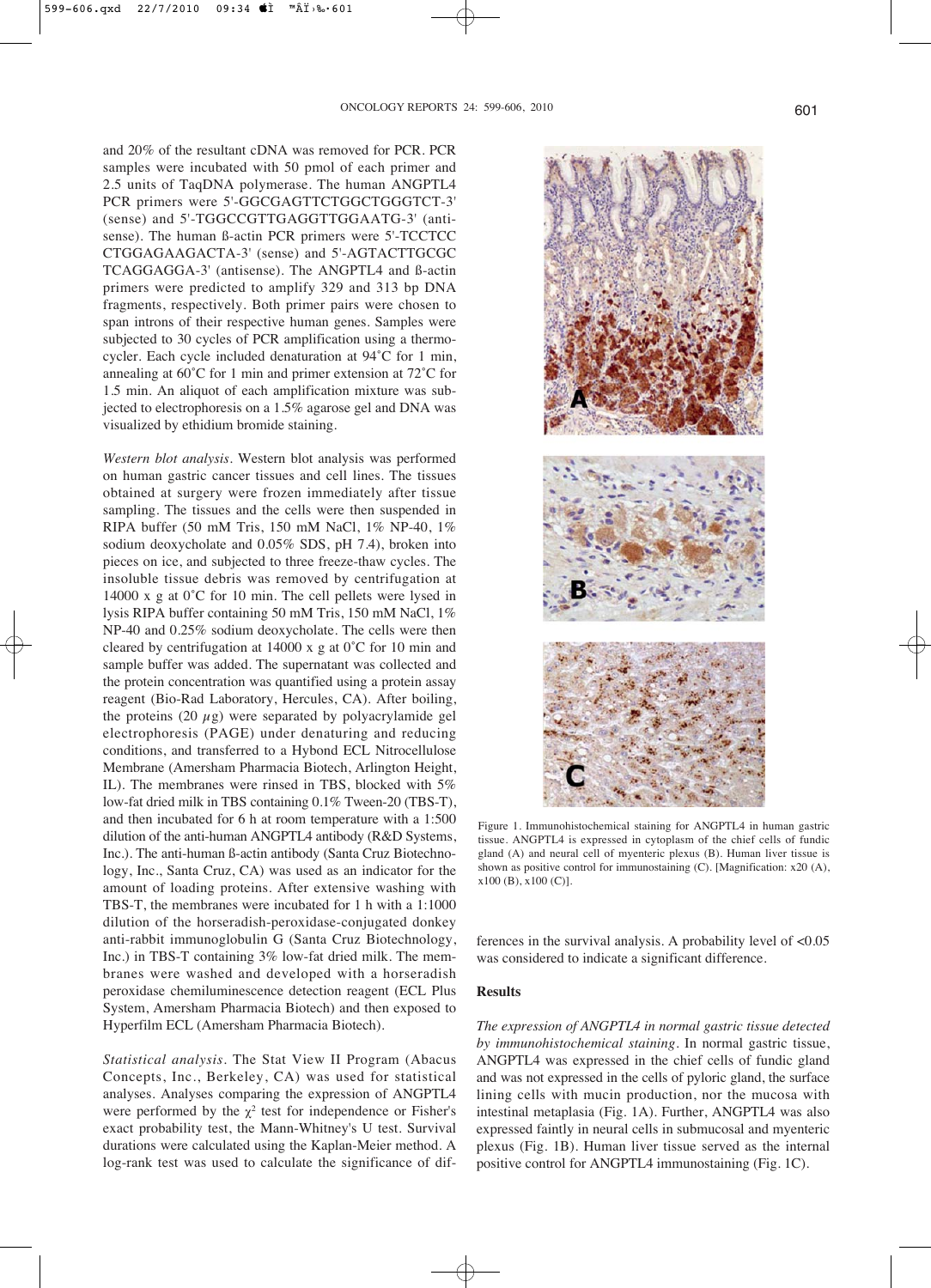|                              | $\mathbf n$  | $\begin{array}{c} + \end{array}$ |           |                          |
|------------------------------|--------------|----------------------------------|-----------|--------------------------|
| Tubular adenoma              | $10\,$       | 1(10.0)                          | 9(90.0)   |                          |
| Total carcinoma              | 103          | 38 (36.9)                        | 65(63.1)  |                          |
| Histological differentiation |              |                                  |           |                          |
| i) Papillary                 | 5            | 3(60.0)                          | 2(40.0)   | n.s.                     |
| Tubular/well                 | 20           | 8(40.0)                          | 12(60.0)  |                          |
| Tubular/mod                  | 33           | 12(36.4)                         | 21(63.6)  |                          |
| Poor/solid                   | 13           | 6(46.2)                          | 7(53.8)   |                          |
| Poor/non-solid               | 11           | 4(36.4)                          | 7(63.8)   |                          |
| Signet-ring cell             | 16           | 2(12.5)                          | 14(87.5)  |                          |
| Mucinous                     | 5            | 3(60.0)                          | 2(40.0)   |                          |
| ii)Intestinal type           | 58           | 23(39.7)                         | 35(60.3)  | n.s.                     |
| Diffuse type                 | 45           | 15(33.3)                         | 30(66.7)  |                          |
| Depth of tumour invasion     |              |                                  |           |                          |
| pTis                         | $22\,$       | 4(18.2)                          | 18(81.8)  | p<0.005 <sup>a</sup>     |
| pT1                          | 33           | 9(27.3)                          | 24(72.7)  |                          |
| pT2                          | 26           | 13(50.0)                         | 13(50.0)  |                          |
| pT3                          | 21           | 12(57.1)                         | 9(42.9)   |                          |
| pT4                          | $\mathbf{1}$ | 0(0.0)                           | 1(100)    |                          |
| Lymph node metastasis        |              |                                  |           |                          |
| Present                      | 29           | 18(62.1)                         | 11(37.9)  | p<0.001 <sup>b</sup>     |
| Absent                       | 74           | 20(27.0)                         | 54 (73.0) |                          |
| Lymph duct invasion          |              |                                  |           |                          |
| Present                      | 64           | 30(46.9)                         | 34(53.1)  | p<0.01 <sup>b</sup>      |
| Absent                       | 39           | 8(20.5)                          | 31(79.5)  |                          |
| Venous invasion              |              |                                  |           |                          |
| Present                      | 47           | 28(59.6)                         | 19(40.4)  | $p<0.00005$ <sup>b</sup> |
| Absent                       | 56           | 10(17.9)                         | 46(82.1)  |                          |
| TNM-stage                    |              |                                  |           |                          |
| $\boldsymbol{0}$             | $22\,$       | 4(18.2)                          | 18(81.8)  | p<0.001 <sup>a</sup>     |
| 1a                           | $32\,$       | 9(28.1)                          | 23 (71.9) |                          |
| 1 <sub>b</sub>               | 17           | 6(35.3)                          | 11(64.7)  |                          |
| $\mathbf{2}$                 | $\,8\,$      | 3(37.5)                          | 5(62.5)   |                          |
| 3a                           | 13           | 9(69.2)                          | 4(30.8)   |                          |
| 3 <sub>b</sub>               | 6            | 5(83.3)                          | 1(16.7)   |                          |
| $\overline{4}$               | $\sqrt{5}$   | 2(40.0)                          | 3(60.0)   |                          |

–––––––––––––––––––––––––––––––––––––––––––––––––––––––––––––––––––––––––––––––––––––––––––––––––––––

Table I. The expression of ANGPTL4 and clinicopathological factors.

n.s., not significant. <sup>a</sup>Mann-Whitney's U test;  ${}^{\text{b}}\chi^2$  for independence test.

*Immunohistochemical analyses of clinicopathological factors*. We have summarized the immunohistochemical results in Tables I and II. Only one of ten adenomas cases with moderate dysplasia resected by endoscopic mucosal resection (EMR) had positive staining for ANGPTL4 (Table I). Among 103 cases of adenocarcinoma, 38 cases (36.9%) showed positive staining for ANGPTL4 in the cytoplasm of carcinoma cells (Fig. 2). Also, the invasive component of the primary

tumour was more intensely stained than the superficial part of the tumour in almost all cases of invasive carcinoma.

Histologically, papillary adenocarcinoma showed relatively high expression of ANGPTL4 (60%) (Table I). However, only two cases (12.5%) of 16 signet-ring cell carcinomas showed positive staining for ANGPTL4. The expression of ANGPTL4 was not correlated with the degree of histological differentiation.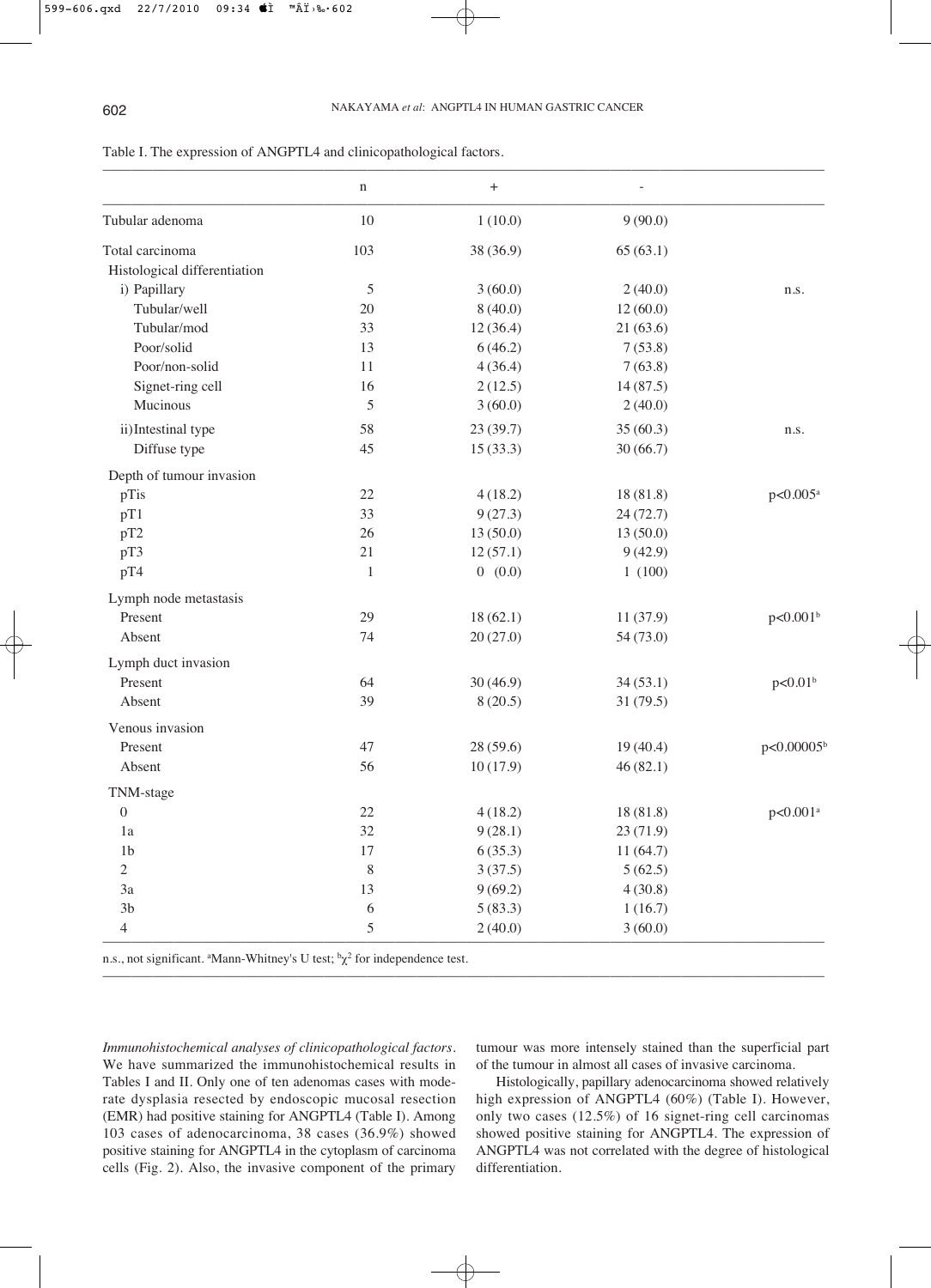|                               | n  | $+$      |          | P-value             |
|-------------------------------|----|----------|----------|---------------------|
| Invasive cancer               | 86 | 36(41.9) | 50(58.1) |                     |
| Desmoplastic stromal reaction |    |          |          |                     |
| Slight                        | 15 | 10(66.7) | 5(33.3)  | $< 0.05^{\text{a}}$ |
| Moderate                      | 44 | 19(43.2) | 25(56.8) |                     |
| Extensive                     | 27 | 7(25.9)  | 20(74.1) |                     |
| Tumour growth pattern         |    |          |          |                     |
| Solid                         | 17 | 11(64.7) | 6(35.3)  | $< 0.05^{\text{a}}$ |
| Intermediate                  | 35 | 14(40.0) | 21(60.0) |                     |
| Diffuse                       | 34 | 11(32.4) | 23(67.6) |                     |

–––––––––––––––––––––––––––––––––––––––––––––––––––––––––––––––––––––––––––––––––––––––––––––––––––––

Table II. Tumour invasive pattern and ANGPTL4 expression in invasive cancer (86 cases).

a Mann-Whitney's U test.



Figure 2. Immunohistochemical staining for ANGPTL4 in human gastric cancer. Positive staining for ANGPTL4 in cytoplasm of human gastric cancer. (A) Well-differentiated adenocarcinoma, (B) moderately-differentiated adenocarcinoma and (C) poorly-differentiated adenocarcinoma (non-solid type) of human gastric cancer. [Magnification: x100 (A), x100 (B) and x100 (C)].



Figure 3. Overall survival based on the expression of ANGPTL4 in human gastric cancer (57 cases). ANGPTL4 expression was not associated with the overall survival in univariate survival analysis (p=0.086 in log-rank test).

The degree of immunoreactivity appears to be correlated with the degree of tumour invasion (Table I). Statistical analysis showed significant correlation with the TNM staging (p<0.001). Further, ANGPTL4 expression was correlated with the presence of lymph node metastasis  $(p<0.001)$  and lymph duct invasion (p<0.01) in the total carcinoma. In particular, the expression of ANGPTL4 was significantly correlated with venous invasion (p<0.00005). In 86 cases of invasive carcinoma, ANGPTL4 expression was correlated with the desmoplastic stromal reaction (p<0.05), and with the tumour growth pattern (p<0.05) (Table II).

*Overall survival analysis and prognosis after surgery*. We analyzed overall survival in 57 patients with invasive carcinoma based on their expression of ANGPTL4 in human gastric cancer. However, ANGPTL4 expression was not associated with the overall survival by Kaplan-Meier method (p=0.086 in log-rank test) (Fig. 3).

ANGPTL4 immunoreactivity was compared with the prognosis after surgery in 57 patients that were also analyzed for overall survival (Table III). ANGPTL4 expression was found in 43.2% (19/44) of disease-free and in 46.2% (6/13)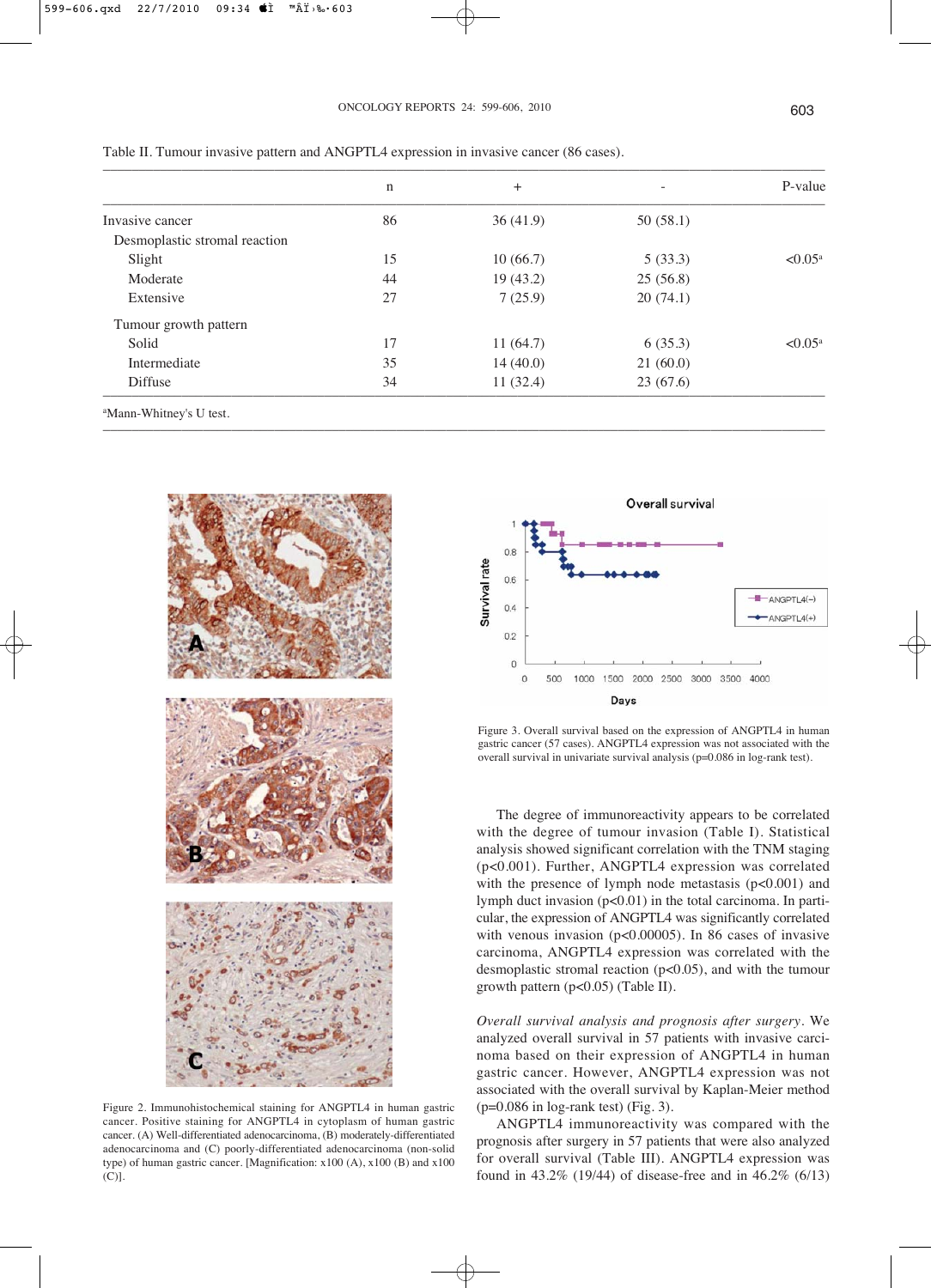

Figure 4. RT-PCR for ANGPTL4 in human gastric cancer: tissues and cell lines (A). M, 100 bp ladder marker (Invitrogen, Inc.). The expression of ANGPTL4 in human gastric cancer tissues and cultured cell lines by Western blotting (B). Human gastric cancer tissues (1-8) and human gastric cancer cell lines (9-12). (1, normal gastric tissue, Case-1; 2, cancer tissue, Case-1; 3, normal gastric tissue, Case-2; 4, cancer tissue, Case-2; 5, normal gastric tissue, Case-3; 6, cancer tissue, Case-3; 7, normal gastric tissue, Case-4; 8, cancer tissue, Case-4; 9, MKN-1; 10, MKN-28; 11, NUGC-3; 12, SCH).

of recurrence or metastasis cases and the expression of ANGPTL4 was not significantly different between diseasefree and the sum of local recurrence and distant metastasis cases. Moreover, among 13 patients with local recurrence or distant metastasis, 7 patients (53.8%) were locally recurred (Table III). Noteworthily, all these cases with local recurrence were negative for ANGPTL4, while the remaining 6 patients (46.2%, 6/13) suffered distant metastasis to other organs: 2 of lung, 2 of liver, 1 of brain and 1 of spinal cord. These cases all showed positive staining for ANGPTL4. The expression of ANGPTL4 was statistically correlated with the presence of distant metastasis to other organs (p<0.001).

*RT-PCR and Western blotting for ANGPTL4 in human gastric tissues and cultured cell lines*. RT-PCR showed mRNA expression of ANGPTL4 and Western blot analysis showed intense expression of ANGPTL4 protein in all 8 surgicallyresected samples, 4 normal mucosas, 4 invasive carcinomas and all four cultured cell lines of human gastric adenocarcinoma (Fig. 4A and B, respectively). Expression of ANGPTL4 protein in invasive carcinoma was more intense than in normal mucosa in every case (Fig. 4B).

# **Discussion**

The tumour microenvironment plays an important role in molecular mechanism of metastasis (30). Primary carcinomas, as well as metastases, are comprised of both tumour cells and cells of the stroma including fibroblasts, endothelial cells, and inflammatory cells. The cytokine TGF-ß is produced by stromal cells of the tumour microenvironment in response to hypoxia or inflammation or by carcinoma-associated fibroblasts (31). Recently, Padua *et al* showed that TGF-ß stimulates expression of the adipokine ANGPTL4 by activating SMAD transcription factors (19). Tumour cell-derived ANGPTL4 disrupts vascular endothelial cell-cell junctions, increases the permeability of capillaries, and facilitates the trans-endothelial passage of tumour cells. Secretion of ANGPTL4 enables tumour cells to extravasate into other tissue and to seed micrometastases. ANGPTL4 contains an amino-terminal coiled-coil domain and a carboxyl-terminal fibrinogen-like domain. Oligomerized ANGPTL4 undergoes proteolytic processing to release its carboxyl fibrinogen-like domain, which circulates in serum (14). In this study, the expression of ANGPTL4 protein in tissues from all 4 cases of invasive carcinomas was more intense than normal tissue (Fig. 4B). ANGPTL4 may promote the vascular invasion and the distant metastasis in human gastric cancer through the activation of fibrinogen-like domein of ANGPTL4.

The angiopoietin family of growth factors has recently been identified as ligands for Tie-2. Angiopoietin (Ang)-1 activates Tie-2 leading to receptor autophosphorylation upon binding and also stimulates endothelial cell migration *in vitro* (32,33). Ang-2 appears to be a natural inhibitor of Tie-2 function, binding to Tie-2 with an affinity similar to that of Ang-1 and blocks Ang-1-stimulated receptor phosphorylation in endothelial cells (33,34). Deletion of the Ang-1 gene or overexpression of Ang-2 in transgenic mice results in death in utero due to a widespread failure of microvascular morphogenesis similar to that observed in Tie-2 knock-out mice (34-36). Ang-3 and Ang-4 are more recently described members of this family that seem to represent the mouse and human counterparts of the same genetic locus (37). Ang-4 seems to act as an agonist for the Tie-2 receptor and is expressed at high levels in lung (37). However, in contrast to other proteins of the angiopoietin family, ANGPTL4 does not bind the Tie-2 receptor and the receptor for ANGPTL4 is still unknown. The role of the ANGPTL4 has not been fully clarified in cancer biology, particularly the relationship between the expression of ANGPTL4 and the clinicopathological features of human cancer.

There are few reports on ANGPTL4 protein or gene expression profile in cell lines of breast cancer (19,38), lung

Table III. The cause of death in follow-up patients and the expression of ANGPTL4 (57 cases).

|                                  | n  | +        | -        |                   |
|----------------------------------|----|----------|----------|-------------------|
| Total cases                      | 57 | 25(43.9) | 32(56.1) |                   |
| Disease-free                     | 44 | 19(43.2) | 25(56.8) | n.s.              |
| Recurrence or distant metastasis | 13 | 6(46.2)  | 7(53.8)  |                   |
| Local recurrence                 |    | 0(0.0)   | 7(100)   | $p<0.001^{\circ}$ |
| Distant metastasis               | 6  | 6(100)   | (0.0)    |                   |

–––––––––––––––––––––––––––––––––––––––––––––––––––––––––––––––––––––––––––––––––––––––––––––––––––––

n.s., not significant. a Fisher's exact probability test.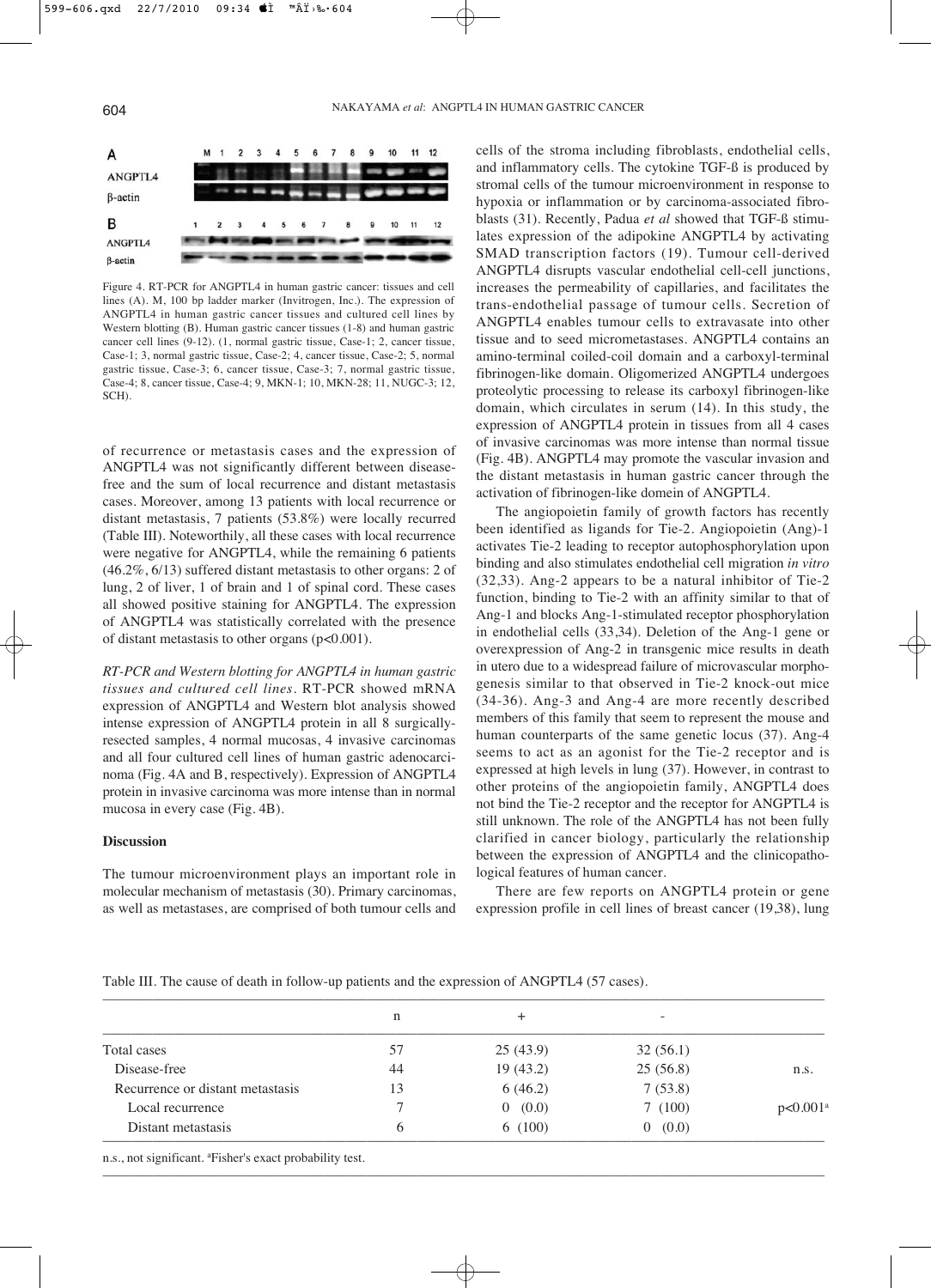cancer (20), hepatocellular carcinoma (39), prostate cancer (40) and melanoma (21). Angiopoietin family members usually regulate the differentiation or invasion of cancer cells through the activation of its receptor Tie-2 and downstream tyrosine kinase pathway (8,9,41). However, ANGPTL4 does not bind to Tie-2 but contains motifs structurally conserved in angiopoietins. In this study, we investigated the expression of ANGPTL4 in human gastric cancer using immunohistochemical and molecular biological techniques. This is the first investigation of the role of ANGPTL4 in human gastric cancer.

In cancer research, tumour progression, local invasion and tumour metastases determine the prognosis of cancer patients. Although the cellular mechanisms of metastasis affect the different tumour cell properties (42,43), the important initial step of cancer metastasis is the invasion into the capillary and/or lymph duct through the tight endothelial junctions. Some factors, such as growth factors and cytokines derived from cancer cell, change the vascular permeability (44,45). Statistical analyses of our data showed a correlation between ANGPTL4 expression and venous invasion, lymph duct invasion, and metastasis to lymph nodes (Table I). The cancer cells with venous invasion showed strong immunopositivity for ANGPTL4 proteins in the cytoplasm of carcinoma cells. One report have described that ANGPTL4 upregulates the infiltration into the capillary adjacent to the tumour due to acute disruptions of the endothelial cell-cell junctions caused by ANGPTL4 (19). Further, the strong interaction of ANGPTL4 with the subendothelial extracellular matrix (ECM) is heparin/heparan sulfate proteoglycandependent (46). The balance between matrix-associated and soluble forms of ANGPTL4 points to the role of the ECM in the regulation of its bioavailability (46). Our study strongly supports the previous report that ANGPTL4 promotes the capillary and/or lymph duct invasion as the first step of cancer metastasis.

Tumour desmoplasia is a common feature in several malignant human tumours and it has been reported that a poorly defined tumour border at the invasive tumour edge is associated with a poorer prognosis in colorectal cancer (47). Carcinoma cell/stromal cell interaction is important for the processes of carcinoma invasion and metastasis (48). However, there was no report of the relationship between the stromal reaction and the expression of ANGPTL4 in cancer. In this study, although many cases of gastric carcinoma expressed ANGPTL4 in the cytoplasm of malignant cells, fibrous stromal cells did not show any expression of ANGPTL4 (data not shown). Moreover, the expression of ANGPTL4 in carcinoma cells was significantly inversely correlated with the extent of fibrous stromal tissue. Our results suggest that the expression of ANGPTL4 protein has potential as one of many prognostic factors in gastric cancer.

ANGPTL4 expression was not associated with the overall survival by log-rank test (Fig. 3). However, survival rate was relatively better in the patients without expression of ANGPTL4. In this study, only 57 cases were investigated and included many cases with short-term follow-up. Further investigation for the detailed prognostic evaluation using substantially more cases is warranted. The expression of ANGPTL4 correlates with venous invasion, which may lead

to distant metastasis to other organs through blood flow (19). In this study, the cause of death in 6 of the follow-up cases was distant metastasis to other organs, such as liver, lung, or brain (Table III). Further, all 6 cases with distant metastases were positive for ANGPTL4. We hypothesized worse survival outcome of the patients with ANGPTL4 due to the high incidence of distant metastasis. However, there was no statistical difference in overall survival of patients with or without ANGPTL4. Prognostic investigation showed specifically that 7 cases without ANGPTL4 in 13 patients of cancer related-death showed local recurrence (Table III). Some reports indicated that ANGPTL4 regulates the cell motility and invasiveness (20,21). These findings suggest that the carcinoma with ANGPTL4 is more susceptible to distant metastasis and the carcinoma without ANGPTL4 shows a tendency for stromal invasion. The examination of ANGPTL4 in carcinoma tissue may predict the incidence of distant metastasis in human gastric cancer. However, only 57 cases were investigated for follow-up in this study. Further investigation for the detailed prognostic evaluation is needed.

ANGPTL4 was expressed in human gastric adenocarcinoma and was correlated with several clinicopathological factors, especially venous invasion and distant metastasis. These findings suggest that ANGPTL4 is one of the factors involved in the progression of human gastric cancer. However, the detailed mechanisms of ANGPTL4 protein in human gastric cancer requires further investigation.

#### **Acknowledgements**

This study was supported in part by a grant from Nagasaki University. We are grateful to Mr. Toshiyuki Kawada (Nagasaki University Graduate School of Biomedical Sciences) for his excellent immunohistochemical and molecular biological assistance.

#### **References**

- 1. Neugut AI, Hayek M and Howe G: Epidemiology of gastric cancer. Semin Oncol 23: 281-291, 1996.
- 2. Vogelstein B, Fearon ER, Hamilton SR, Kern SE, Preisinger AC, Leppert M, Nakamura Y, White R, Smits AM and Bos JL: Genetic alterations during colorectal-tumor development. New Engl J Med 319: 525-532, 1988.
- 3. Ming SC: Pathology of the gastrointestinal tract. 2nd edition. Ming SC and Goldman H (eds). Williams & Wilkins, Baltimore, pp632-633, 1998.
- 4. Goseki N, Koike M and Yoshida M: Histopathologic characteristics of early stage esophageal carcinoma. A comparative study with gastric carcinoma. Cancer 69: 1088-1093, 1992.
- 5. Fidler IJ: Critical determinants of cancer metastasis: rationale for therapy. Cancer Chemother Pharmacol 43 (Suppl.): S3-S10, 1999.
- 6. Fidler IJ: Critical determinants of human colon cancer metastasis. In: Molecular Pathology of Gastroenterological Cancer. Tahara E (ed). Springer-Verlag, Berlin, pp147-169, 1997.
- 7. Yasui W, Oue N, Aung PP, Matsumura S, Shutoh M and Nakayama H: Molecular-pathological prognostic factors of gastric cancer. Gastric Cancer 8: 86-94, 2005.
- 8. Nakayama T, Hatachi G, Wen CY, Yoshizaki A, Yamazumi K, Niino D and Sekine I: Expression and significance of Tie-1 and Tie-2 receptors, and angiopoietins-1, 2 and 4 in colorectal adenocarcinoma: immunohistochemical analysis and correlation with clinicopathological factors. World J Gastroenterol 11: 964-969, 2005.